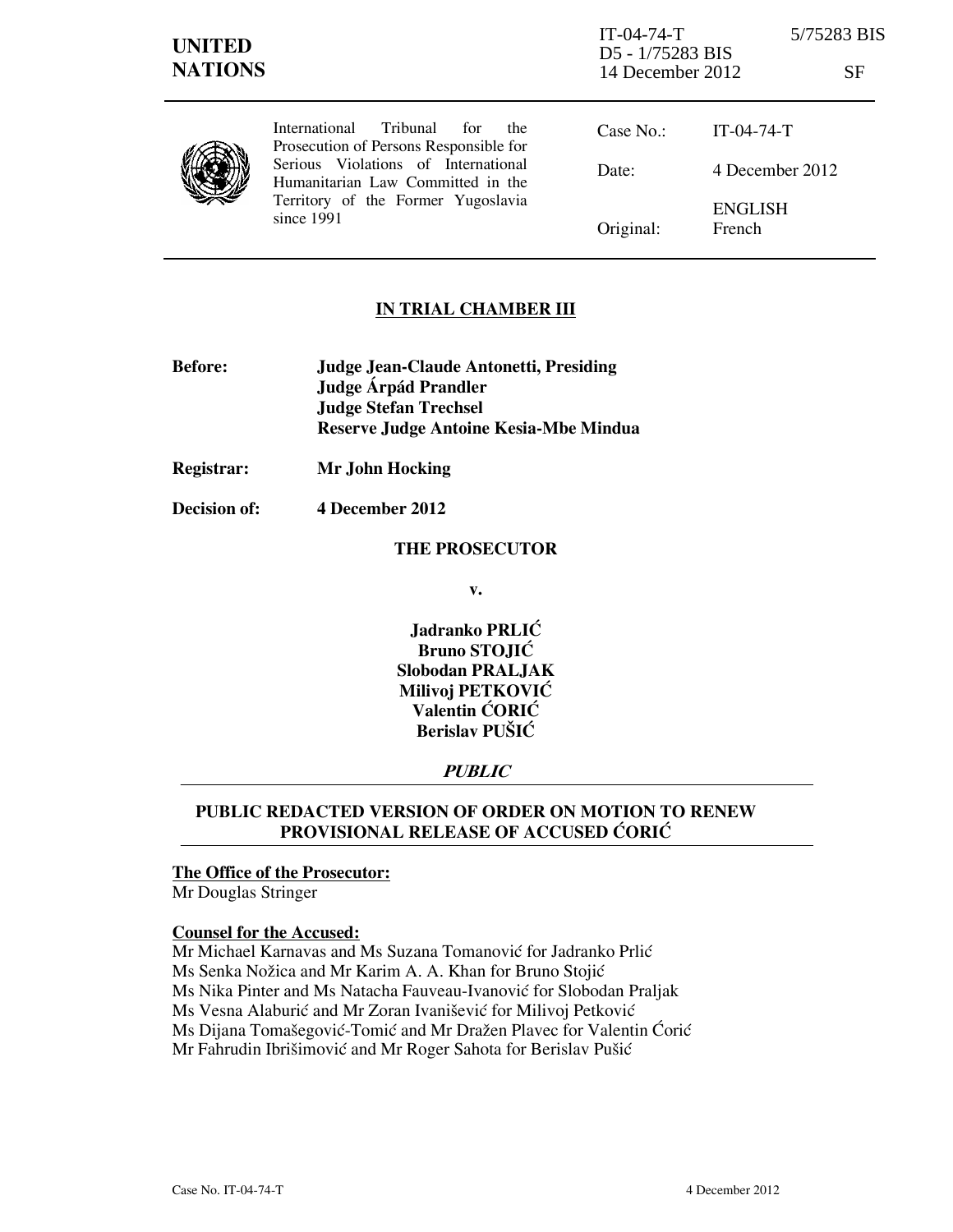**TRIAL CHAMBER III** ("Chamber") of the International Tribunal for the Prosecution of Persons Responsible for Serious Violations of International Humanitarian Law Committed in the Territory of the Former Yugoslavia since 1991 ("Tribunal"),

**SEIZED** of "Valentin Ćorić's Fourth Motion Seeking Renewal of Provisional Release" filed as a confidential and *ex parte* document by Counsel for the Accused Valentin Ćorić ("Accused Ćorić" and "Ćorić Defence") on 22 November 2012 ("Motion"), to which a confidential and *ex parte* Annex ("Annex") is attached and in which the Ćorić Defence asks the Chamber to renew the provisional release of the Accused Ćorić until a judgement is rendered or, in the alternative, for a period of three months. $<sup>1</sup>$ </sup>

**NOTING** the "Prosecution Response to Valentin Ćorić's Fourth Motion Seeking Renewal of Provisional Release" filed as a confidential and *ex parte* document by the Office of the Prosecutor ("Prosecution") on 29 November 2012 ("Response") in which the Prosecution objects in part to the Motion, $2$ 

**NOTING** the "Decision on Valentin Coric's Request for Provisional Release", rendered by the Chamber as a confidential and *ex parte* document with two confidential and *ex parte* annexes on 29 November 2011 ("Decision of 29 November 2011"), in which the Chamber ordered the provisional release of the Accused Ćorić [REDACTED] for a limited period of time and set out the procedure to be followed for any request to extend the said provisional release,<sup>3</sup>

**NOTING** the "Order on Accused Ćorić's Motion Seeking Renewal of Provisional Release", rendered by the Chamber as a confidential document on 5 September 2012 ("Decision of 5 September 2012"), in which the Chamber ordered that the provisional release of the Accused Ćorić be extended until [REDACTED] under the same conditions as those set out in the Decision of 29 November  $2011<sup>4</sup>$ 

 $\overline{a}$ 

<sup>1</sup> Motion, p. 1 and para. 13.

<sup>&</sup>lt;sup>2</sup> Response, para. 1.

<sup>&</sup>lt;sup>3</sup> Decision of 29 November 2011, p. 13, and confidential and *ex parte* Annexes 1 and 2 to the Decision of 29 November 2011.

<sup>4</sup> Decision of 5 September 2012, p. 5.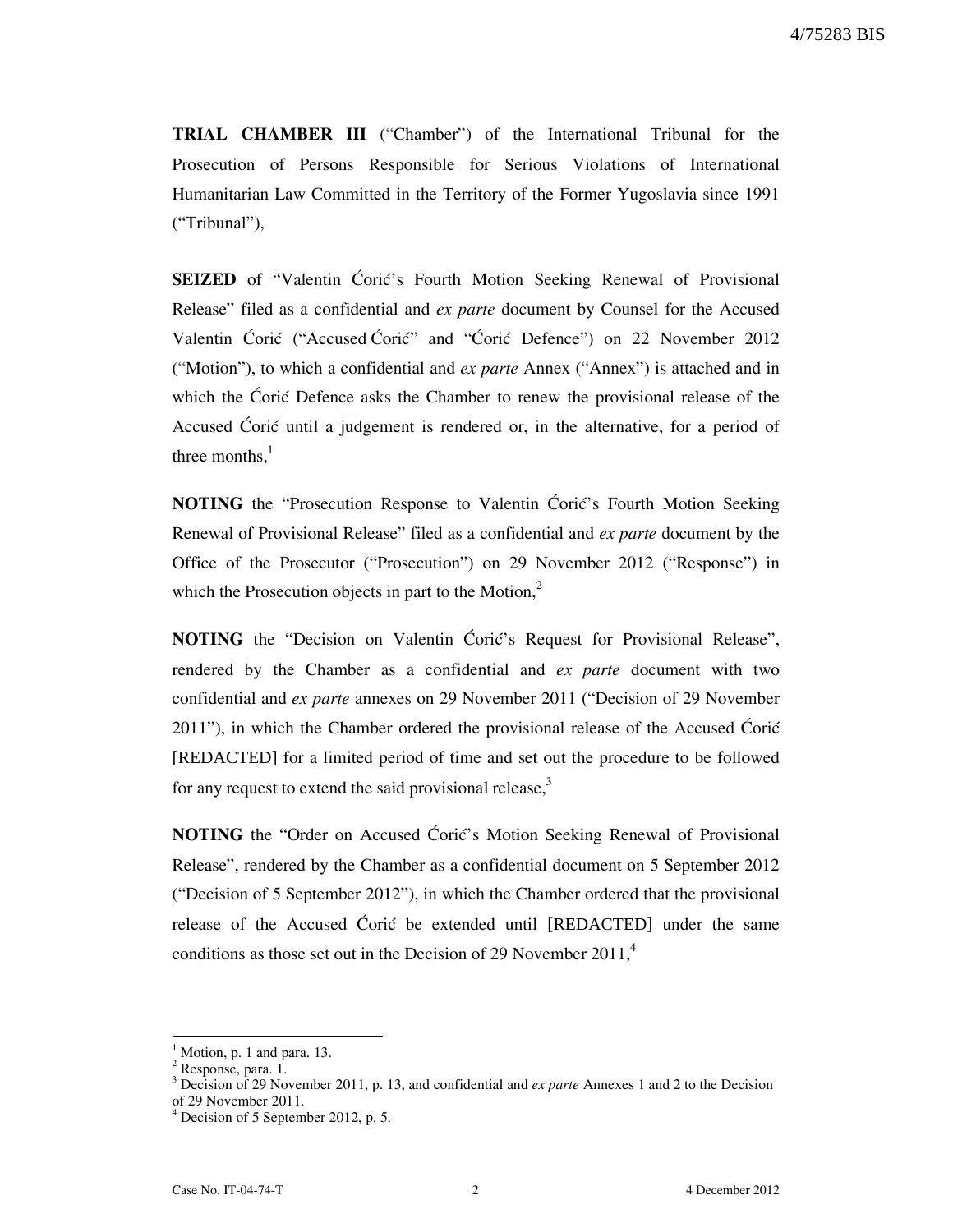**CONSIDERING** that in support of the Motion, the Ćoric Defence argues that during his provisional release, the Accused Ćorić complied with the conditions of provisional release imposed by the Chamber and that he will continue to respect them during the renewed period of provisional release;<sup>5</sup> that the Government of the Republic of Croatia has once again provided guarantees to ensure the return of the Accused Ćorić and compliance with the Chamber's conditions; $<sup>6</sup>$  that circumstances have remained</sup> unchanged since the Chamber's last decision to provisionally release the Accused Ćorić;<sup>7</sup> that the provisional release of the Accused Ćorić continues to be justified,<sup>8</sup> and, finally, that since no hearings have been scheduled by the Chamber in the next three months, the presence of the Accused Ćorić at the Tribunal is not required,  $9^9$ 

**CONSIDERING** that in its Response, the Prosecution opposes the provisional release of the Accused for an unspecified period but does not object to extending his provisional release for a duration of three months provided that the conditions previously imposed by the Chamber on the Accused remain the same,  $^{10}$ 

**CONSIDERING** that the Chamber notes that in the letter of 14 November 2012, the Government of the Republic of Croatia provided guarantees that if the provisional release of the Accused Coric were extended by the Chamber, he would not influence or endanger victims, witnesses or any other persons whilst on provisional release and that he would return to The Hague on the date ordered by the Chamber, $<sup>11</sup>$ </sup>

**CONSIDERING** that, in light of the reports submitted by the Croatian authorities pursuant to the Decision of 5 September 2012, the Chamber notes that the Accused  $\overline{\text{C} }$ ori $\acute{\text{c}}$  has complied with the conditions of his provisional release,

**CONSIDERING**, in light of the foregoing, that the Chamber is satisfied that should the provisional release of the Accused Coric be extended, he would return to the UNDU; that he would not endanger victims, witnesses or any other persons and that, consequently, the conditions of Rule 65 (B) of the Rules have been met,

 $\overline{a}$ 

<sup>5</sup> Motion, paras 8 and 9.

<sup>6</sup> Motion, para. 10 and Annex.

<sup>&</sup>lt;sup>7</sup> Motion, paras 7 and 11.

<sup>8</sup> Motion, para. 11.

<sup>&</sup>lt;sup>9</sup> Motion, para. 14.

<sup>&</sup>lt;sup>10</sup> Response, para. 1.

<sup>&</sup>lt;sup>11</sup> Annex.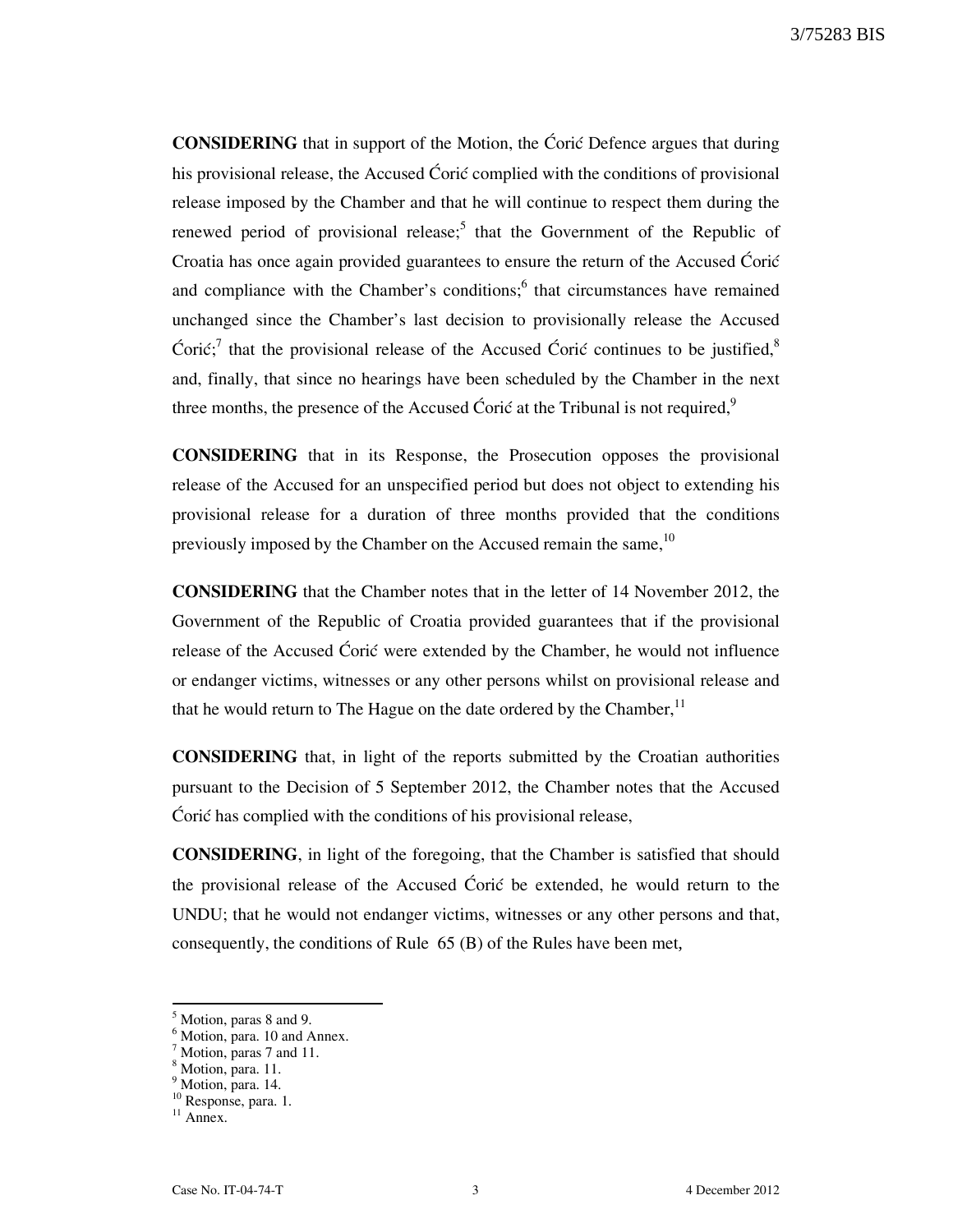**CONSIDERING** that, since the Chamber deems that any request for provisional release for an unspecified period must be denied because it would be impossible for the Chamber to suitably assess the risk of flight, it decides, therefore, to limit the extension of the provisional release of the Accused Ćorić to three months,

**CONSIDERING** that the Chamber recalls furthermore that it can at any moment order the immediate return of the Accused Ćorić to the UNDU should it render the final judgement before the end date of the renewed provisional release set by the Chamber,

**CONSIDERING**, in view of the above, that the Chamber deems that an extension of the provisional release of the Accused Coric for a period of three months and under the same conditions as those imposed by the Decision of 29 November 2011, would allow the Chamber to keep control over the progress of this provisional release,

#### **FOR THE FOREGOING REASONS**,

**PURSUANT TO** Rule 65 (B) of the Rules,

**PARTIALLY GRANTS** the Motion,

**ORDERS** that the provisional release of the Accused Ćorić be extended until [REDACTED],

**ORDERS** that the conditions of provisional release set out in confidential and *ex parte* Annexes 1 and 2 to the Decision of 29 November 2011 shall apply *mutatis mutandis* to the present decision,

**AND,** 

**REJECTS** the Motion in all other respects.